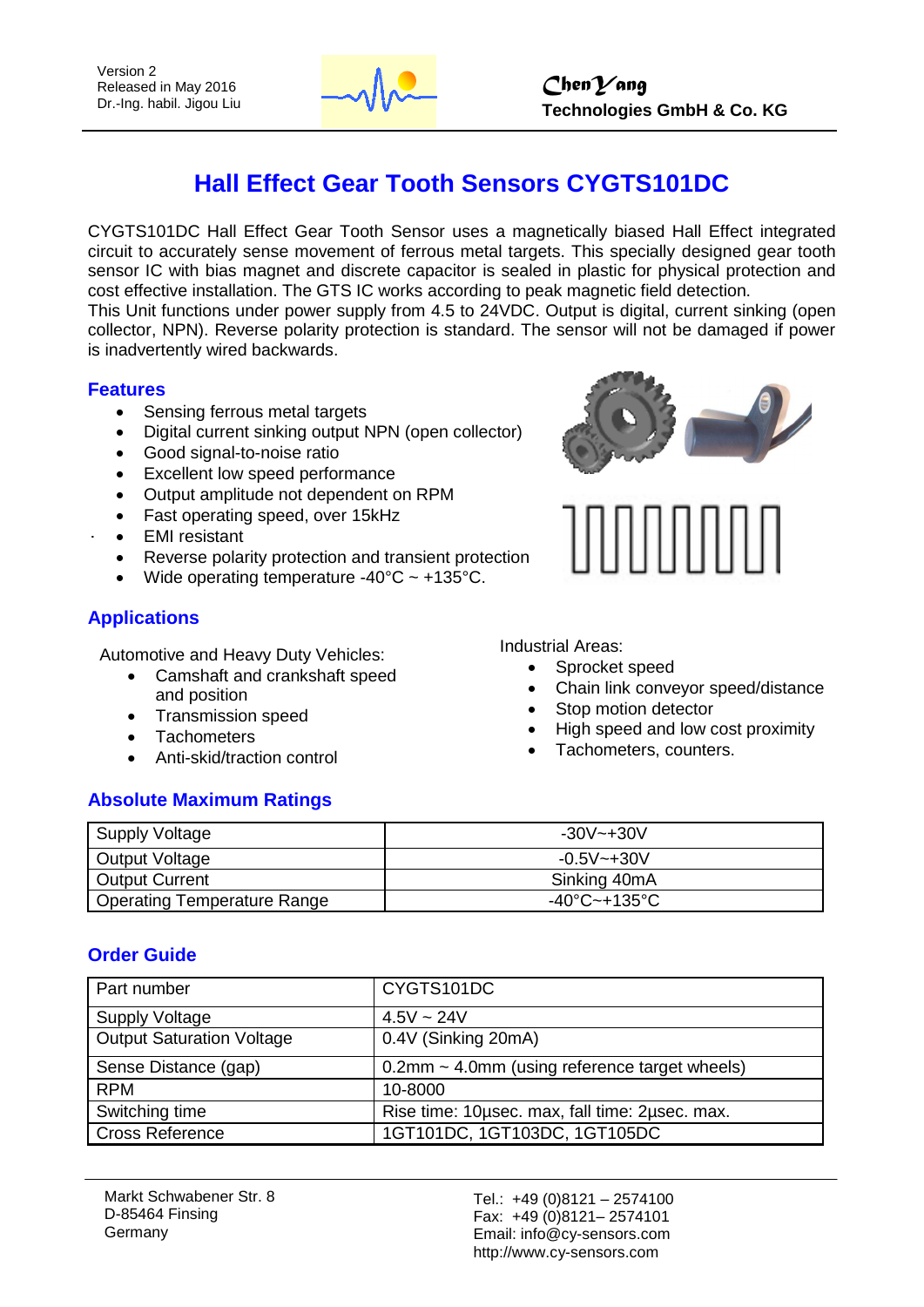

## *ChenYang* **Technologies GmbH & Co. KG**

#### **Reference Target Wheels and Sensing Gap (unit: mm)**

| Target wheel   | Outer<br>diameter | Tooth<br>Height | Tooth<br>Width | Tooth<br>Spacing | Target<br><b>Thickness</b> | Teeth<br>Number | Sensing<br>Gap/distance |
|----------------|-------------------|-----------------|----------------|------------------|----------------------------|-----------------|-------------------------|
| Target wheel 1 | 28                | 5.0             | 7.34           | 7.34             | 8.0                        | 6               | $0.2 - 4.0$             |
| Target wheel 2 | 28                | 5.0             | 3.66           | 3.67             | 8.0                        | 12              | $0.2 - 2.5$             |
| Target wheel 3 | 28                | 3.0             | 2.0            | 2.0              | 8.0                        | 22              | $0.2 - 1.0$             |
| Target wheel 4 | 81.5              | 3.0             | 2.0            | 2.0              | 8.0                        | 64              | $0.2 - 1.0$             |



Characteristics will vary due to target size, geometry, location, and material. Optimum sensor performance is dependent on the following variables which must be considered in combination:

- Target material, geometry, and speed
- Gap between sensor and target
- Ambient temperature
- Magnetic material in close proximity.





#### **Application Notes**

The output of these sensors is sinking current NPN (open collector). A pull-up resistor (1k $\Omega \sim$  $10k<sub>\Omega</sub>$ ) should be connected to the sensor output circuit (between power supply and output).



Markt Schwabener Str. 8 D-85464 Finsing Germany

Tel.: +49 (0)8121 – 2574100 Fax: +49 (0)8121– 2574101 Email: info@cy-sensors.com http://www.cy-sensors.com